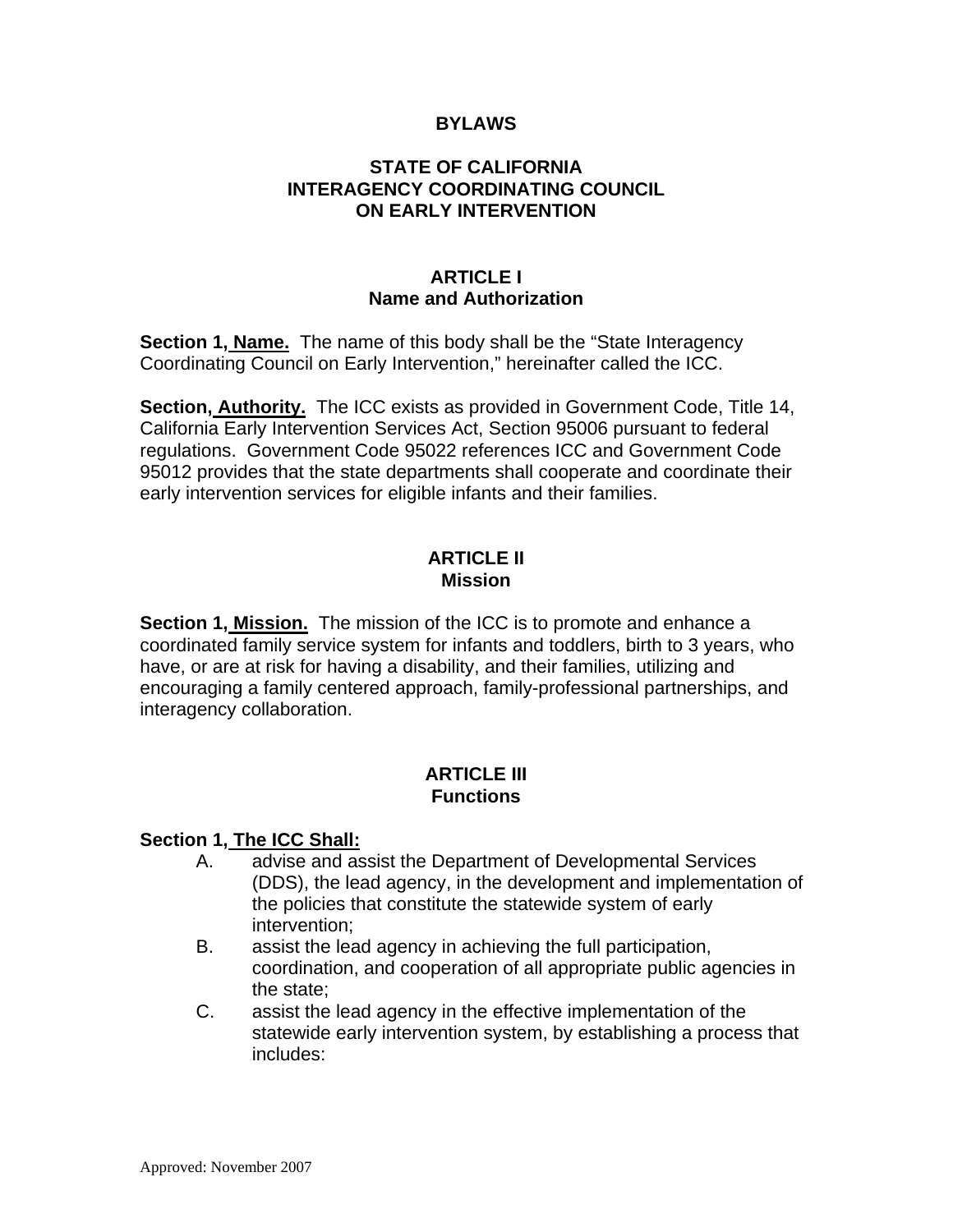- (1) seeking information from parents, service providers, service coordinators, and others about any federal, state, or local policies that impede timely service delivery; and
- (2) taking action to ensure that problems with policy are resolved.
- D. assist the lead agency in the resolution of disputes;
- E. advise and assist the lead agency in the following:
	- (1) the identification of sources of fiscal and other support for early intervention services and programs;
	- (2) the assignment of financial responsibilities to the appropriate agency; and
	- (3) the promotion of interagency agreements.
- F. advise and assist the lead agency in the preparation and amendments of applications to the federal funding agency;
- G. advise and assist the lead agency and the state educational agency regarding the transition of toddlers with disabilities to services under the provisions of the Individuals with Disabilities Education Act (IDEA); and
- H. prepare an annual report to the Governor and the Secretary of Education on the status of early intervention programs and services for eligible children and their families in California.

# **ARTICLE IV Membership**

**Section 1, Appointment.** The ICC shall be composed of at least 15 members but not more than 25 members, all appointed by the Governor.

**Section 2, Composition**. The composition of the ICC shall be as follows:

- A. at least twenty percent (20%) parents of infants, toddlers, or children with disabilities aged twelve or younger who have knowledge of, or experience with programs for infants and toddlers with disabilities. These parents will represent the socioeconomic, ethnic, disability and geographic diversity of the state, if possible.
- B. at least one member shall be a parent of an infant, toddler or child with a disability aged six (6) or younger;
- C. at least twenty percent (20%) of the members shall be public or private providers of early intervention services;
- D. at least one member shall be a representative from the state legislature;
- E. at least one member shall be involved in personnel preparation;
- F. one member must be from each of the state agencies involved in the provision of, or payment for, early intervention services to infants and toddlers with disabilities and their families. These agencies shall include the Departments of Developmental Services, Education, Health Services, Social Services, Alcohol and Drug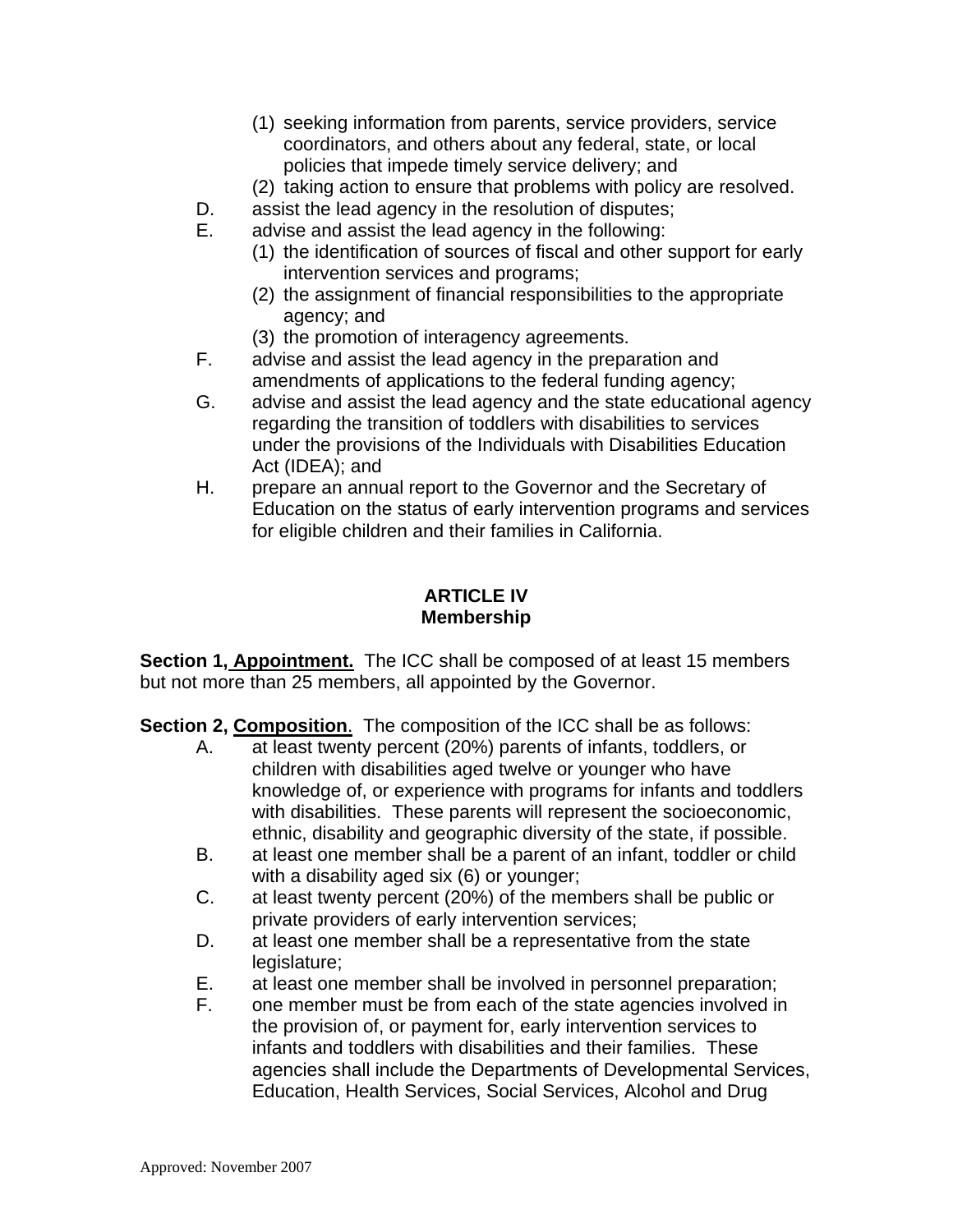Programs, Mental Health, and Managed Health Care. Each member or his or designee must have sufficient authority to engage in policy planning and implementation on behalf of the agencies;

- G. at least one member shall be a representative from a Head Start agency or program in the state;
- H. at least one member shall be a representative from a state agency responsible for child care.

**Section 3, Term of Office.** Members shall serve at the pleasure of the Governor.

**Section 4, Designees.** Designees may be assigned as follows: When the state agency directors or the directors or the state legislature members are unable to attend scheduled ICC meetings, they may assign a designee, in writing, to the ICC Chair. The designee shall have the authority to exercise the full privileges of the absent member.

**Section 5, Compensation.** Members serve without compensation; however, they may be reimbursed for reasonable and necessary expenses incurred in connection with the performance of their duties as ICC members. Child care is reimbursable for parent representatives who require care for their child with special needs while the parent is engaged in ICC responsibilities.

**Section 6, Resignation.** Any member desiring to resign from the ICC shall submit a letter of resignation to the Governor and the ICC Chair.

### **ARTICLE V Conflict of Interest**

**Section 1, Conflict of Interest.** No member of the ICC, or designee, shall vote on any matter which would provide direct financial benefit to that member or otherwise give the appearance of a conflict of interest under state or federal law.

# **ARTICLE VI Meetings**

**Section 1, Conduct of Meetings.** All meetings of the ICC, including committee meetings, shall be open and public, and conducted in accordance with California Government Code Sections 11120 through 11132, (Bagley-Keene Open Meeting Act).

A. notice shall be given at least ten days in advance of the meeting;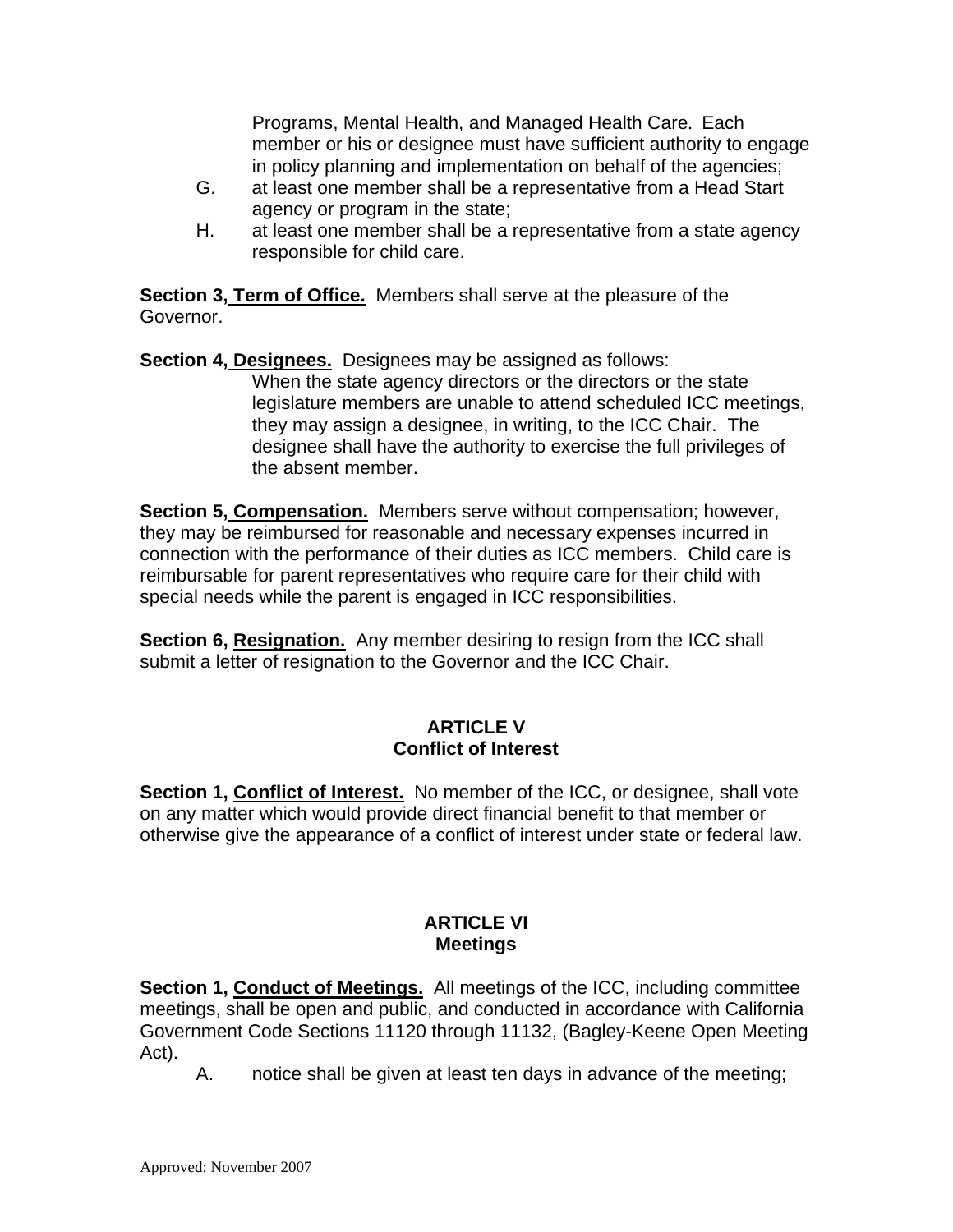- B. a specific agenda including a brief general description of the business to be conducted shall be provided;
- C. discussion and action by the ICC may be taken only if the public has been properly noticed, however, the body may accept testimony and discuss an item raised by a member of the public, so long as no action is taken until a subsequent meeting;
- D. an emergency meeting may be held without complying with the 10 day notice requirement as provided in Government Code 11125.5;
- E. closed sessions during a regular or special meeting may be held to hear confidential personnel or legal matters affecting the ICC; and
- F. a written record of the meetings shall be kept and be available for review upon request.

**Section 2, Frequency, Location and Facilities.** The ICC will meet at least quarterly. It is the intent of the ICC to meet in locations throughout the state to allow participation. The meeting facilities shall be accessible to people with disabilities and interpreters will be available on request.

**Section 3, Quorum.** Fifty percent (50%) plus one of the duly appointed members and/or designees present in person and members voting in absentia pursuant to Article VI, Section 5 constitutes a quorum for transaction of business by the ICC. If there is less than a quorum present, the meeting may be adjourned or the members present may meet as a committee of the whole to proceed with the agenda as noticed.

**Section 4, Voting.** Decisions by the ICC shall, to the extent possible, be made by consensus of the members (and designees). If there is no consensus, decisions by the ICC shall be made by a majority vote of the members (and designees). Any member may request a roll call vote. Procedures for taking a roll call vote and conducting ICC meetings shall be in accordance with these bylaws and the laws of the State of California.

**Section 5, Absentee Voting.** A member who is unable to attend a meeting may vote on any noticed action item by submitting his or her vote in writing to the ICC Chair in advance of the meeting in which the action will be taken. Such vote may be sent by mail or facsimile transmission.

**Section 6, Recording.** Any person attending an open meeting of the ICC shall have the right to record the proceedings, providing it does not cause a disruption of the proceedings.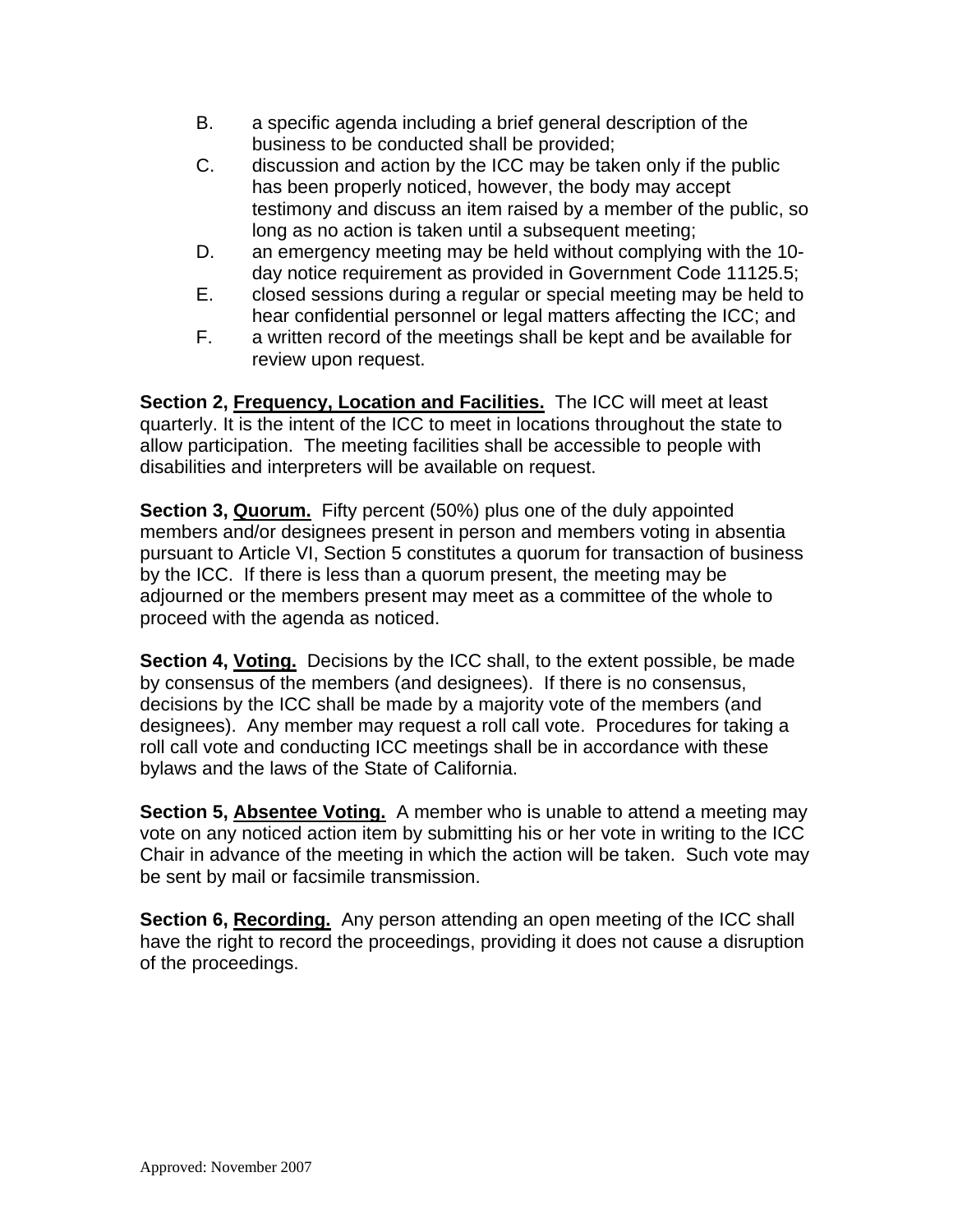#### **ARTICLE VII ICC Chair and Vice Chair**

**Section 1, Chair.** The ICC Chair appointed by the Governor shall preside at ICC meetings and exercise general governance over the ICC. The Chair shall execute correspondence on behalf of the ICC; represent the ICC at local, state, and national meetings; review and approve meeting agendas, review meeting minutes, and appoint committees, committee chairs, and work groups as deemed necessary to carry out the business of the ICC.

**Section 2, Vice Chair.** The ICC Vice Chair shall be determined by a majority vote of the ICC members (or designees). The ICC Vice Chair shall be a parent of a child with a disability. In the absence of the ICC Chair, the Vice Chair shall conduct ICC activities, including meetings.

**Section 3,** Acting Chair. In the absence of the ICC Chair and Vice Chair, the ICC Chair shall designate an Acting Chair, an ICC member, who shall conduct ICC activities, including meetings.

# **ARTICLE VIII Staffing**

**Section 1.** The lead agency shall provide professional, clerical and administrative support services to the ICC.

### **ARTICLE IX Committees**

**Section 1, Function.** Committees will research and advise the ICC on issues as determined by the ICC.

**Section 2, Structure.** The ICC Committee structure shall be determined by the ICC. The ICC Chair shall appoint ICC members, community representatives, agency liaisons, and ICC staff to each committee, considering individual interests and expertise. Committee members shall serve at the pleasure of the Chair. Other workgroups and task forces shall be designated in order to conduct the business of the council.